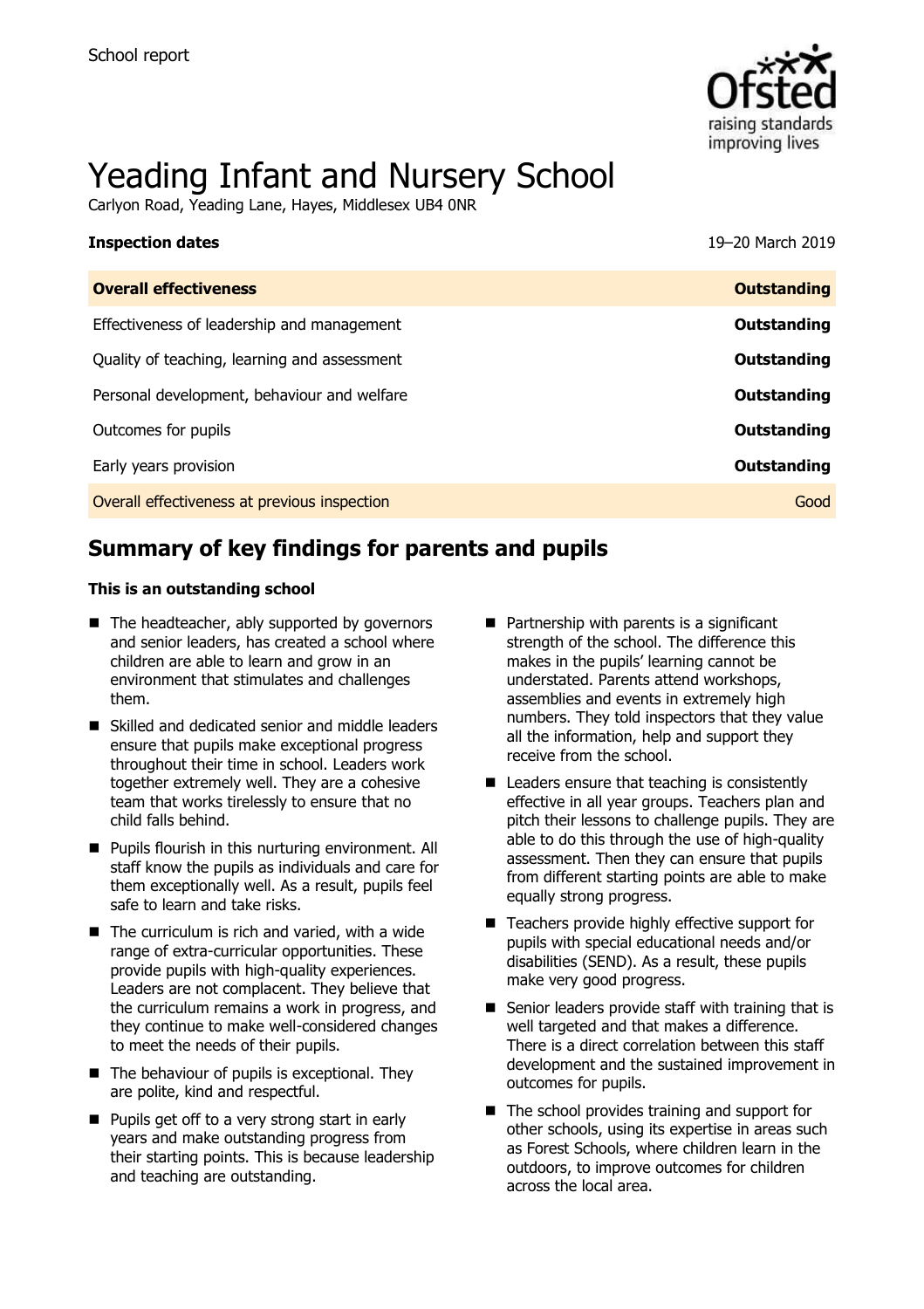

# **Full report**

### **What does the school need to do to improve further?**

■ Continue to review and develop the curriculum to ensure that it keeps delivering the best outcomes for all pupils.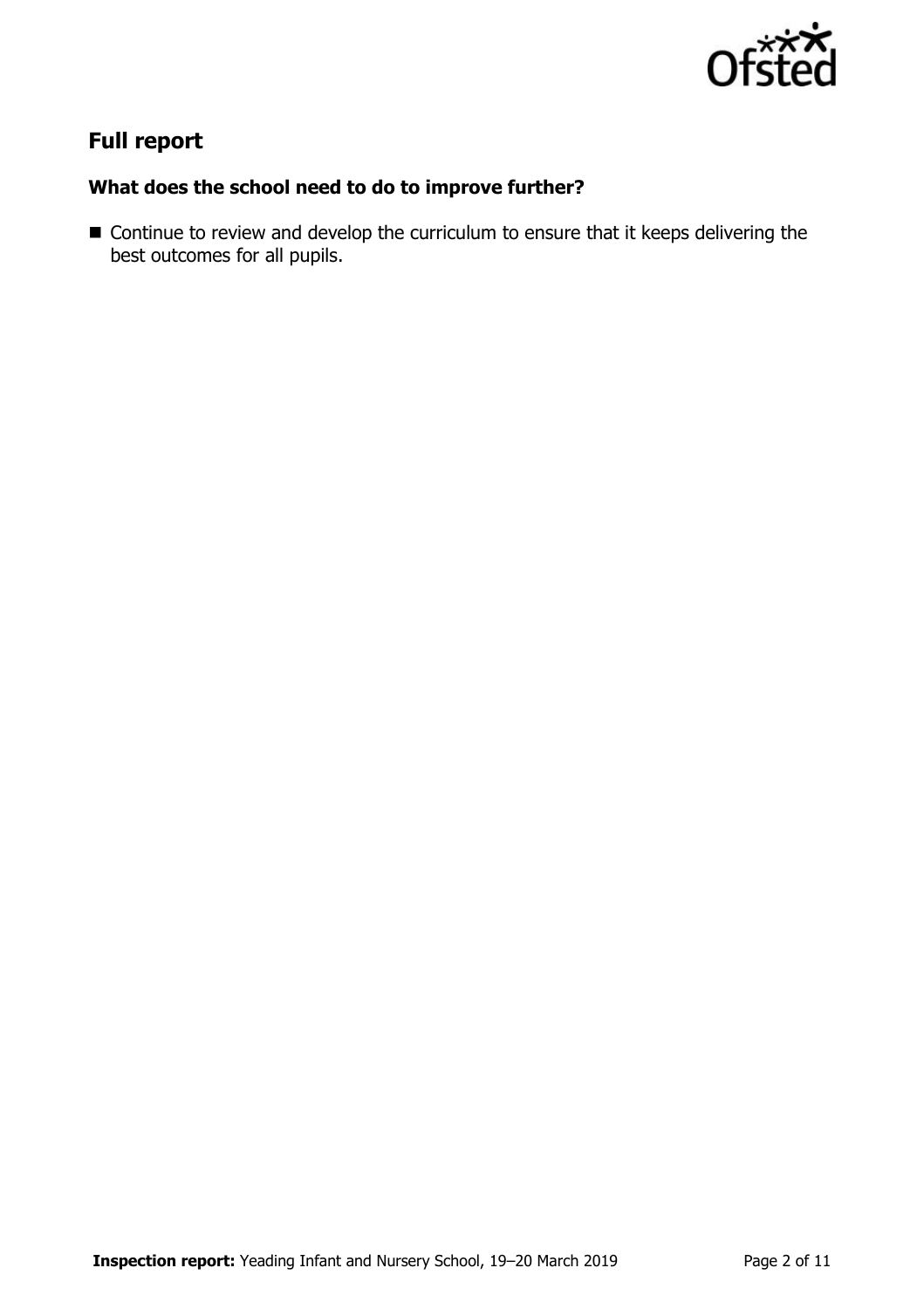

# **Inspection judgements**

### **Effectiveness of leadership and management Outstanding**

- Leaders have a clear vision for the school, and they do not waiver from this. The headteacher and her team understand the families and the community they serve and share their high aspirations for their children. All pupils receive a high-quality and wellrounded education that prepares them for the next phase of their schooling. Pupils have outstanding academic and social skills by the time they move on to key stage 2 at the end of year 2. Leaders are not complacent and continue to look for ways to build on their successes and enhance the curriculum further.
- The design and implementation of the curriculum are key to these successes. Pupils are exposed to high-quality texts in all year groups. These are linked to wider learning opportunities both inside and outside of the classroom that help the pupils make sense of the world. Teachers plan lessons based on their accurate assessments of what the children need to know next, while using what motivates and engages them to fire their imaginations. They might be searching for earth worms as part of science, cooking garlic bread and pizza as part of Forest School or re-telling the story of King Midas to understand the moral as well as the structure and the grammar. Whatever the challenge, the pupils rise to it.
- $\blacksquare$  The high-quality training that staff receive has had a measurable impact on the outcomes that pupils achieve, particularly in writing. They write with thoughtfulness and a maturity that belies their age. Staff value this training because they can see the difference it has made to their teaching and, as a result, morale is high. There is a purposeful and positive air in the school.
- The teaching and learning are of such quality that the school is regularly called on to share best practice with other schools. Leaders are generous with their time and their resources. Staff enjoy the opportunity to support and develop other colleagues and feel valued for their contributions.
- Funding from the government to promote sport and increase physical activity is being used successfully. Pupils have opportunities to take part in taster sessions for ballet, yoga, fencing and archery. Leaders are also careful to ensure that any skills or knowledge that are brought into the school by specialist teachers are transferred to the permanent staff. This is another way in which staff development is prioritised and sustainability is secured.
- The actions of leaders to promote pupils' spiritual, moral, social and cultural development are strong. Pupils use the school's values successfully to guide them in how they think and act as people. They display high levels of resilience and understanding of complex issues such as caring for the environment. As part of the 'Green team', they uphold the school's four pledges to look after the earth and have worked with the local community to enhance the area around the school. Pupils explore a range of faiths and cultural backgrounds. They then produce high-quality writing, art and assemblies to celebrate them. These are enjoyed by families and other pupils.
- Families also play an important part in the academic success of the pupils. Leaders recognise this and ensure that they have ample opportunity to visit classes and receive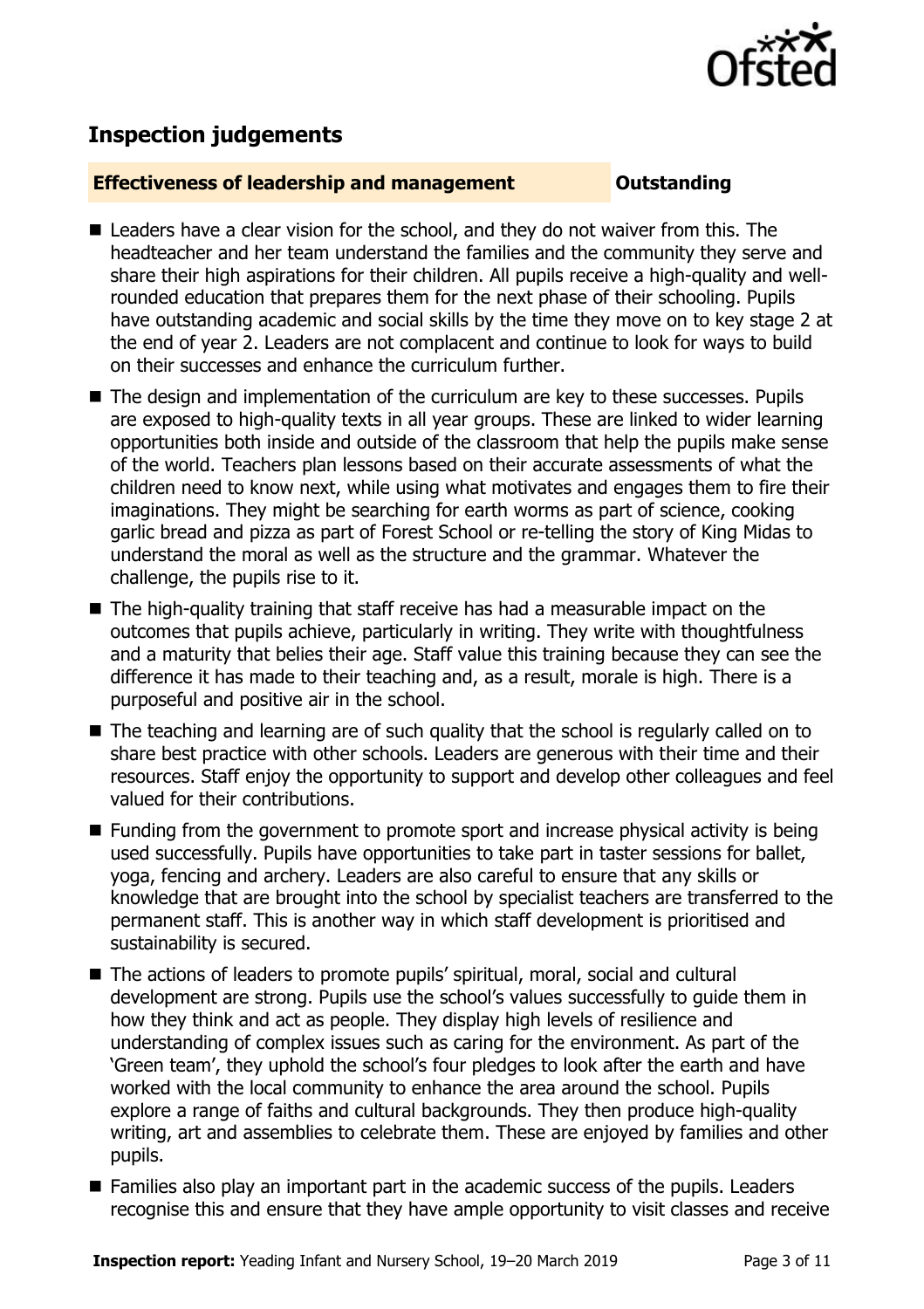

information about how to support their child's learning. This partnership has real strength and shows pupils that learning beyond school is of high value.

### **Governance of the school**

- Governors share the headteacher's commitment to securing the highest standards of care and academic progress for pupils. They have developed effective systems for checking school performance and have recently made well-considered changes to the way they receive reports and question the school to make their discussion more focused and insightful. This level of challenge is reflected in the detailed minutes of meetings.
- Governors systematically plan opportunities to meet with senior and subject leaders from across the school. These leaders present information to governors in meetings about their areas of responsibility. This information helps governors to deepen their understanding of the school's work.
- Governors know the school and community well. They visit reqularly to witness firsthand how the school implements new initiatives or changes curriculum areas. They then report their findings back to the governing body and discuss how it fits with other information presented to them by the school.
- Governors are strongly committed to improving the quality of pupils' lives. They ensure that additional funding given to the school to support disadvantaged pupils is spent well. They are clear about the impact that these interventions and additional staffing make.

### **Safeguarding**

- The arrangements for safeguarding are effective. Safeguarding and staving safe are high on the agenda for the whole school community.
- Designated safeguarding leaders are highly effective. They make sure that staff are trained in reporting concerns about pupils. This means that pupils are well cared for. Records are kept meticulously, and there are strong partnerships with external services. As a result, issues are followed up effectively and quickly.
- Leaders have ensured that policies and procedures are up to date; these are regularly scrutinised by governors to ensure that they meet statutory requirements. Leaders carry out thorough checks to ensure the suitability of all adults working on site.
- The site is well maintained and secure. The headteacher has made well-considered changes to the school entrances so that pupils' route into school is safe. The school also has a parent council that is working hard to convince the local authority to make additional provision for road safety close to the school.
- Leaders have created a safe culture in school, with a focus on nurture and care. This has created high levels of trust between adults and children. As a result of these strong relationships, teachers are able to use the curriculum effectively to teach pupils about risk. The pupils understand how to stay safe and who to talk to if they have a concern.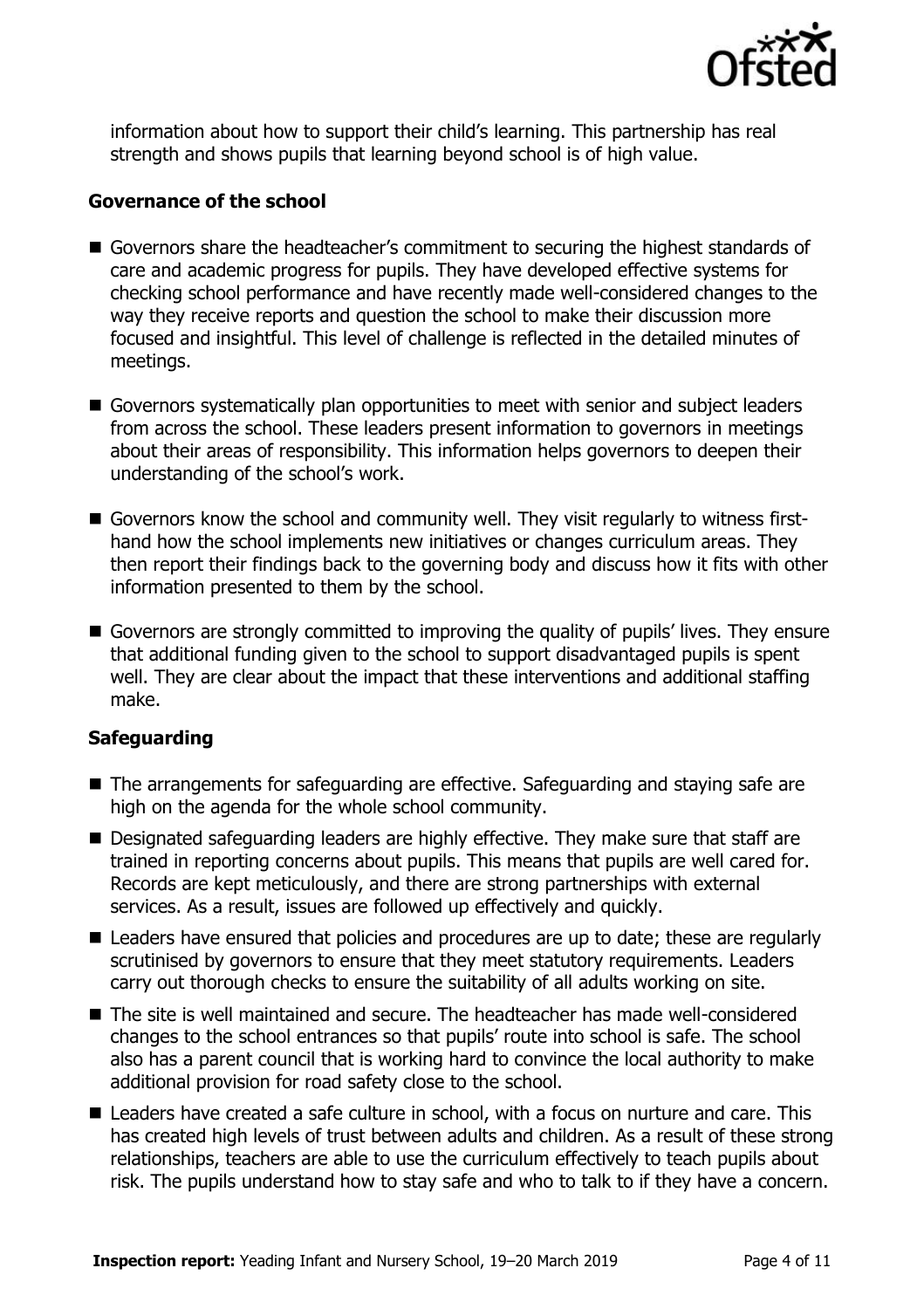

### **Quality of teaching, learning and assessment Outstanding**

- Evidence in pupils' writing books reflects very effective teaching. Work shows that all groups of pupils, including the disadvantaged and those with SEND, make sustained and substantial progress. The school has developed strong systems to develop pupils' writing. Pupils talk together extensively to plan their writing before moving on to mapping out their stories pictorially. Once they are clear about what they want to say, they then commit their ideas to paper. These approaches help the pupils refine their vocabulary choices in and be ambitious about what they write. They write effectively at length in English and across the wider curriculum.
- Adults use questioning effectively to challenge pupils' thinking and to gauge their understanding. Pupils speak well and with confidence. They are regularly called on to do so in public, in assemblies and performances. These plentiful opportunities to practise the spoken word give pupils a greater understanding of models of standard English. They then use these to refine their writing.
- Teachers successfully help pupils to develop their mathematical understanding. Pupils build their awareness of number through regular practice. As they progress through the school, they have increasing opportunities to solve problems and explain their answers.
- Pupils read extremely well and are able to infer and make predictions based on what they already know about a text. This is because teachers model these skills to pupils through the use of high-quality, age-appropriate texts. As a result, progress in reading is strong and historical outcomes have been high.
- Teachers manage learning very well. Routines and expectations are embedded and well understood. Pupils are calm and settled in the classrooms. This means that they are ready to learn and able to make best use of the time available. Adults are able to build on this highly positive climate for learning, providing stimulating and increasingly challenging activities in all subjects, which pupils really enjoy.
- Teaching assistants are well trained and knowledgeable. They work successfully with groups or individuals, providing highly focused intervention when necessary. They have been trained to deliver input on a number of areas such as speech and language, reading, and social and emotional regulation. They work in real partnership with teachers and are respected by pupils for the support that they give.
- The provision for pupils with SEND is extremely strong. Teachers have a clear understanding of these pupils' needs. Adults employ a range of well-targeted interventions so that these pupils can receive specific support as needed. The progress that they make is at the same strong level as that of their peers.
- Leaders ensure that parents receive regular opportunities to support their children's learning in school. Twice a week, parents can spend the first 15 minutes of the day either reading or writing with their children. Parents who spoke to inspectors noted that this time in school really helps them understand what their children are learning and, more importantly, how they are learning it. This understanding means that they can then support their child more effectively at home.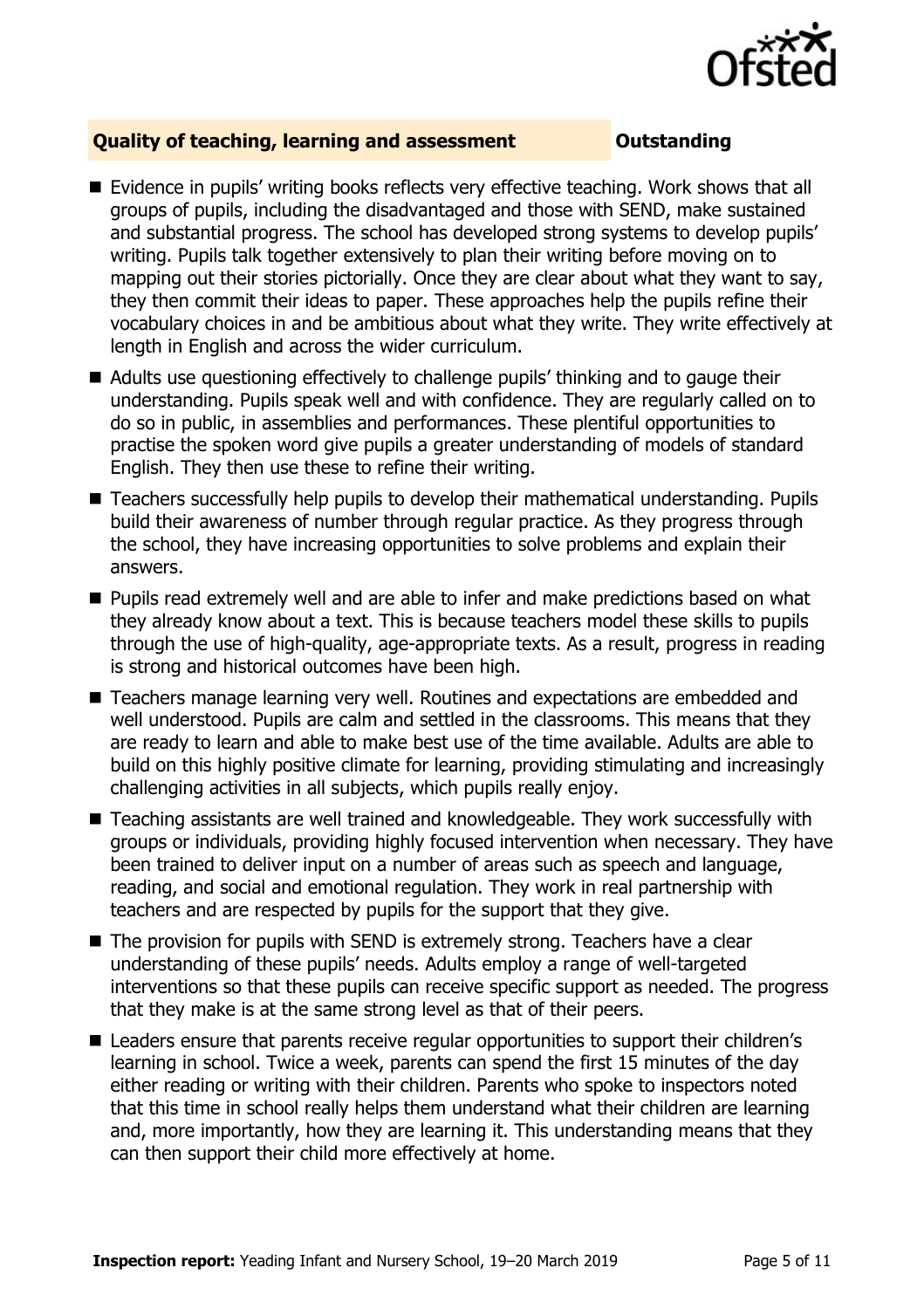

### **Personal development, behaviour and welfare <b>COUTS** Outstanding

### **Personal development and welfare**

- The school's work to promote pupils' personal development and welfare is outstanding.
- Pupils have a clear, age-appropriate understanding of how to keep themselves safe from danger, including on the internet. In an assembly, they were able to discuss how to stay safe online and sensibly concluded the best way was not to have unsupervised access to devices.
- Pupils are clear that there has never been any bullying at the school. They attribute this to the respect and care they have for each other. School staff emphasise friendship through the curriculum and children talk about how they like to play together. They are confident that if they had a problem, there are adults they could trust to deal with it.
- Pupils enjoy the extra responsibility that they are given in school. Some are members of the school council or the 'Green team', which looks after the environment. 'Green team' members have been part of wider initiatives involving litter picking in the community and enjoyed this opportunity to make a positive contribution to the local area.
- Pupils have an excellent understanding of how to stay healthy and maintain a healthy lifestyle. They are clear about the impact of diet on fitness and well-being. They know that the vegetables that they grow in the school contribute to a balanced diet and why it is important to try new things. They talked about the best ways to exercise for free and where to do that. They gave examples of exercise you could do in the playground when you have time, explaining that you do not need to go to the gym to keep fit.

### **Behaviour**

- The behaviour of pupils is outstanding.
- Pupils are polite and kind. They show good manners at all times and demonstrate high levels of empathy in their relationships. They like each other and enjoy each other's company.
- Pupils talk extremely positively about the school and enjoy all the opportunities that they get. They concentrate well in class and because of this are able to make excellent use of learning time to make substantial progress. Their books are well presented and looked after. They take great pride in their work.
- Pupils play together harmoniously. Children as young as Year 1 are able to organise and referee their own games sensibly. Adults are strategically deployed to engage pupils in a range of play activities at break and lunchtime. The school has recently employed rangers to supplement their Forest School offer, and pupils were incredibly absorbed in tepee making and showing off their shelter-making skills with the rangers' support and advice.
- Pupils are happy to come to school. Attendance for all year groups and classes is excellent, and persistent absence is rare. School staff, and in particular the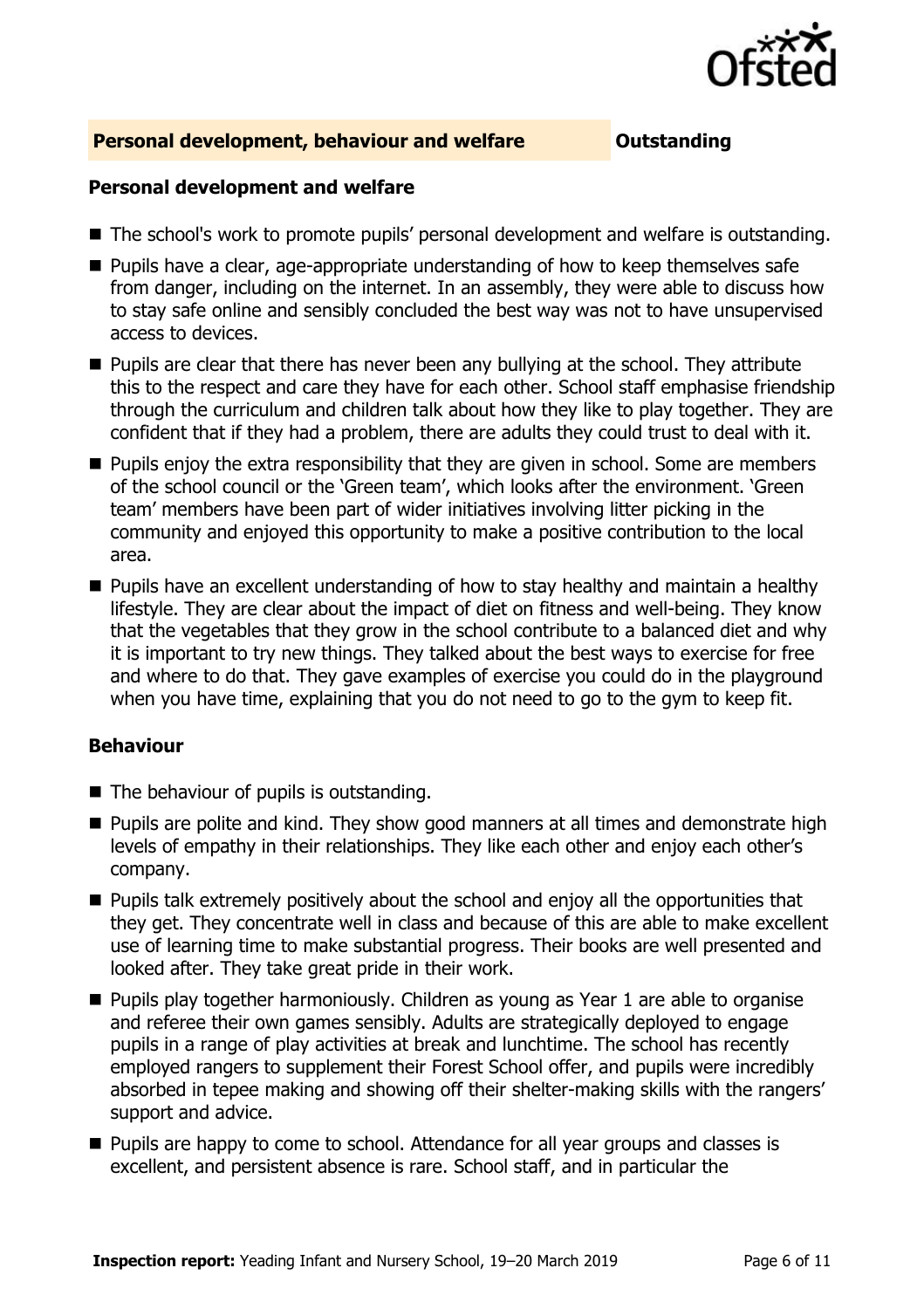

headteacher, work hard and with success to discourage absence during term time. Lateness is unusual, and when it occurs, it is tackled straight away.

### **Outcomes for pupils Outstanding**

- $\blacksquare$  At key stage 1, pupils achieve levels of attainment that are consistently above those seen nationally in all subjects. In addition, the proportion of pupils who attain a greater depth of learning in reading and mathematics by the end of Year 2 is consistently better than is the case nationally. This represents outstanding progress for the majority of pupils.
- A thorough scrutiny of books across all subjects showed that current pupils are continuing to make outstanding progress and attain high standards, especially in writing. Handwriting is neat and cursive starting from Reception, and improves over time.
- Pupils are voracious readers. They read with fluency and understanding. They use these skills successfully to make sense of a wide range of challenging texts.
- Provision for disadvantaged pupils is highly effective. Leaders know these pupils very well and have a comprehensive understanding of their individual barriers to learning. They make it their mission to ensure that every child receives high-quality intervention and support. As a result of this help, disadvantaged pupils make strong progress over time.
- Pupils demonstrate a real depth of knowledge and understanding across a range of foundation subjects such as science, history and religious education. They use their literacy skills extremely well to then develop and demonstrate what they know. The standard of their work across these subjects is consistently as high as it is in English and mathematics.
- Pupils with SEND are as well supported. As a result of well-planned interventions and effective teaching, they make similarly strong progress in literacy and numeracy as their peers.
- The progress that pupils make in phonics is outstanding. This is a result of effective leadership and consistent, high-quality teaching. In key stage 1, pupils also report that they love spelling and they regularly achieve full marks in their weekly spelling tests.
- Progress in the early years is outstanding. In Nursery, teachers provide a stimulating and challenging learning environment that enables children to develop fully and make strong progress from their starting points. This continues through Reception and ensures that children are fully prepared for their transition to Year 1.

### **Early years provision CONSTANDING TO A RESEARCH CONSTANDING TO A RESEARCH CONSTANDING TO A RESEARCH CONSTANDING TO A RESEARCH CONSTANDING TO A RESEARCH CONSTANDING TO A RESEARCH CONSTANDING TO A RESEARCH CONSTANDING TO**

■ The majority of children join the Nursery with starting points below those that are typical for their age. Many speak little or no English. From these starting points, they make outstanding progress because of a highly stimulating learning environment and outstanding teaching over time.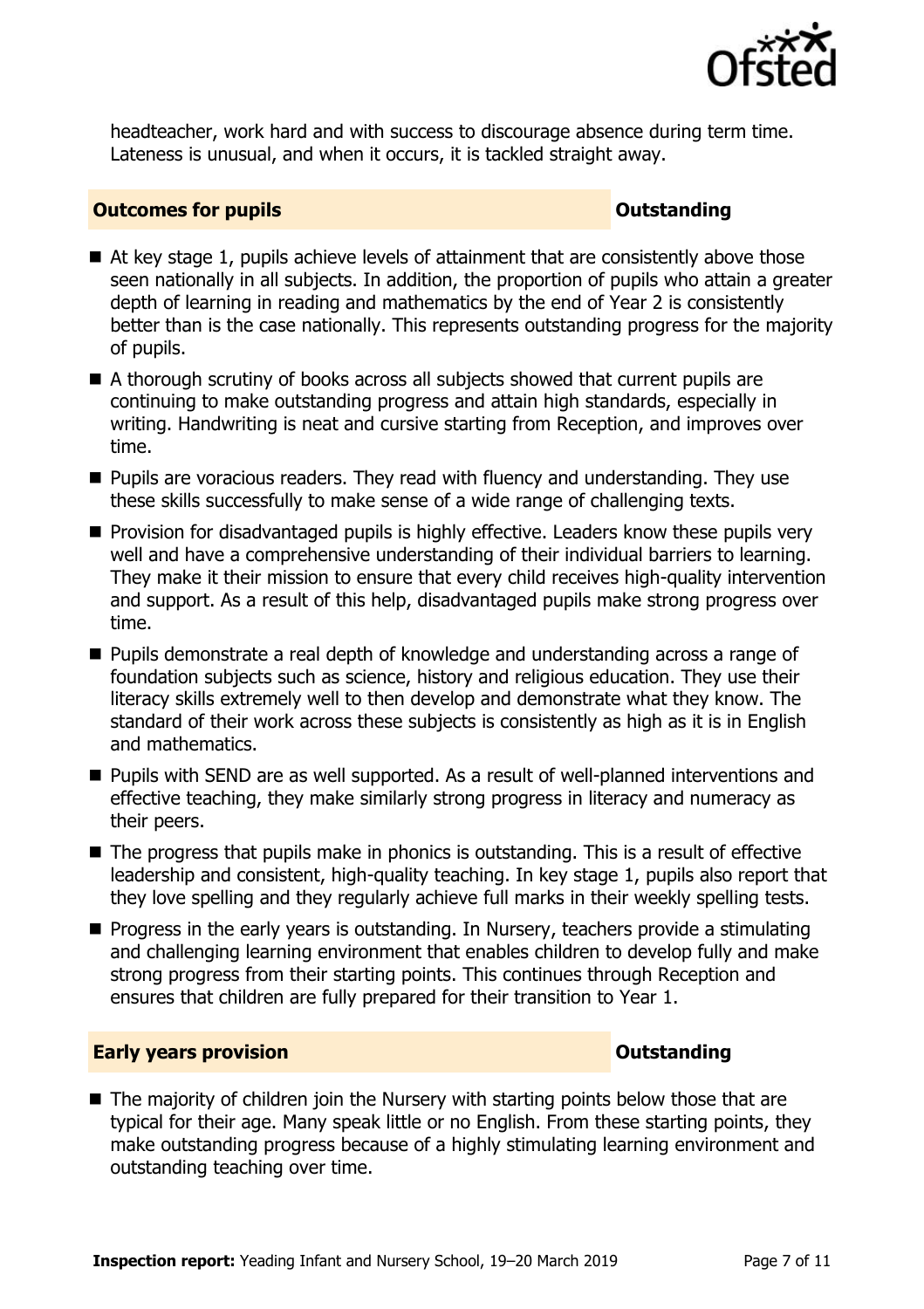

- Leadership of the early years is outstanding. The leaders of Nursery and Reception work together highly effectively and with a shared vision for excellence. They have created an atmosphere of purposeful learning that is consistent across the phase. Children thrive in this environment, developing their resilience and relationships.
- Teaching is strong in the early years. Classrooms are vibrant and well resourced to give the children access to a wide range of learning experiences. Adults miss no opportunity to involve children in activities that support their language development, whether that is through role play, construction or art. They pose skilful questions to probe children's understanding and record their observations accurately to capture progress at the point of learning and to plan next steps.
- The children in the early years love books and are enthralled by the possibilities for creative play that they afford. They regularly revisit familiar and classic texts. Adults build on this enthusiasm by providing activities that allow the children to write or act out their own stories based on these models. As a result of this, and because there are planned opportunities to write across the early years, progress in writing is outstanding.
- Children across the early years are happy and confident. They enjoy playing and learning together. They are especially excited about outdoor learning opportunities, including the school's Forest School. They use this area to build dens, dam streams, cook over a campfire and learn about the natural world. It is an outstanding addition to the school's core provision.
- As with the rest of the school, parents are treated as equal partners in their children's learning and development. They value how informed and involved they can be. They are regular visitors to early years and come in great numbers to the school's early morning reading, writing and Zumba sessions.
- Children in early years are safe and well cared for. Leaders ensure that regular checks of equipment are made and that all resources are fit for purpose. The children demonstrate a clear awareness of safety, for example when cooking with an open fire as part of their outdoor learning. They behave well and understand the rules and routines of the setting.
- When children leave early years, they are undoubtedly ready for Year 1. Transitions across the school are well planned. Progress in books shows that children have acquired the skills and knowledge they need to move on to the key stage 1 curriculum successfully.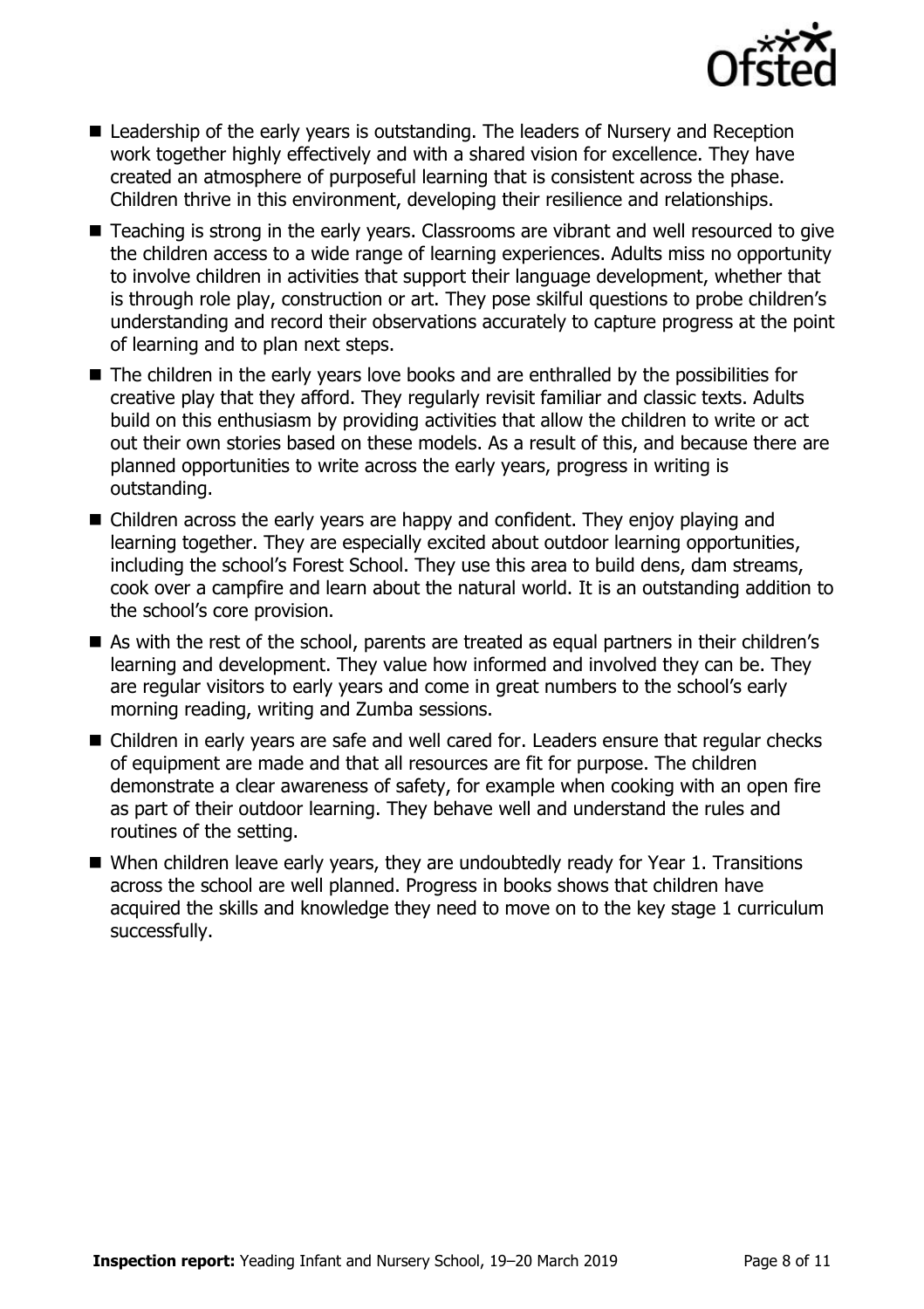

# **School details**

| Unique reference number | 102404     |
|-------------------------|------------|
| Local authority         | Hillingdon |
| Inspection number       | 10058845   |

This inspection of the school was carried out under section 5 of the Education Act 2005.

| Type of school                      | Infant                      |
|-------------------------------------|-----------------------------|
| School category                     | Maintained                  |
| Age range of pupils                 | $3$ to $7$                  |
| Gender of pupils                    | Mixed                       |
| Number of pupils on the school roll | 478                         |
| Appropriate authority               | The governing body          |
| Chair                               | Mr Sumit Parmar             |
| <b>Headteacher</b>                  | Mrs Rupinder Kaur Ahluwalia |
| Telephone number                    | 02085733389                 |
| Website                             | www.yeadinginf.co.uk        |
| <b>Email address</b>                | yeading@yeadinginf.co.uk    |
| Date of previous inspection         | 6 March 2018                |

### **Information about this school**

- The school is much larger than the average-sized infant and nursery school.
- Children join the school part time in the Nursery and then full time in Reception.
- The proportion of pupils eligible for the pupil premium, which provides additional funding in this school for children in local authority care and pupils entitled to free school meals, is below average.
- The proportion of pupils who speak English as an additional language is well above average.
- $\blacksquare$  The proportion of disabled pupils and those with SEND is average
- The school has won various awards, including the Green Flag eco-schools award and the International Schools award, and is a flagship school for the Inclusion Quality Mark.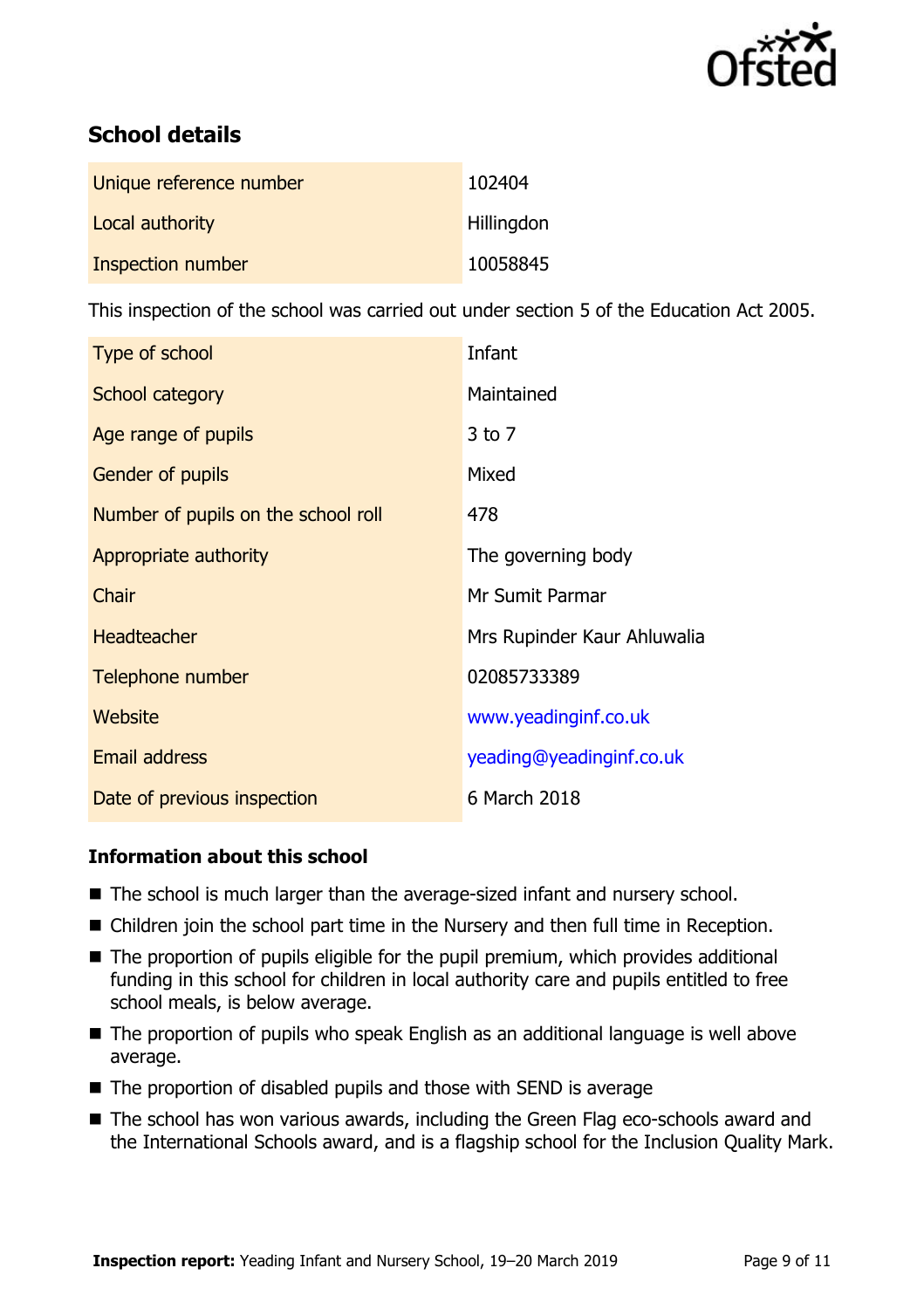

# **Information about this inspection**

- Inspectors met with leaders, groups of staff, pupils and governors. The lead inspector spoke with a representative from the local authority.
- Inspectors visited all classes with senior leaders to observe learning across a range of subjects. They looked at pupils' books and talked to pupils and leaders about their work. Inspectors heard two groups of children read and visited two assemblies.
- $\blacksquare$  Inspectors considered survey responses for 174 pupils and 44 staff. They also considered 11 responses to the Parent View online questionnaire, including 11 free-text responses and one written response. Inspectors also spoke informally to parents at the start of the school day.
- Inspectors scrutinised a range of documents on the school website and provided by school leaders. These included the school's development plan, records of meetings, curriculum planning and leaders' information about pupils' behaviour, attendance and academic performance.

### **Inspection team**

| Karen Matthews, lead inspector | <b>Ofsted Inspector</b> |
|--------------------------------|-------------------------|
| Mineza Maher                   | <b>Ofsted Inspector</b> |
| David New                      | Ofsted Inspector        |